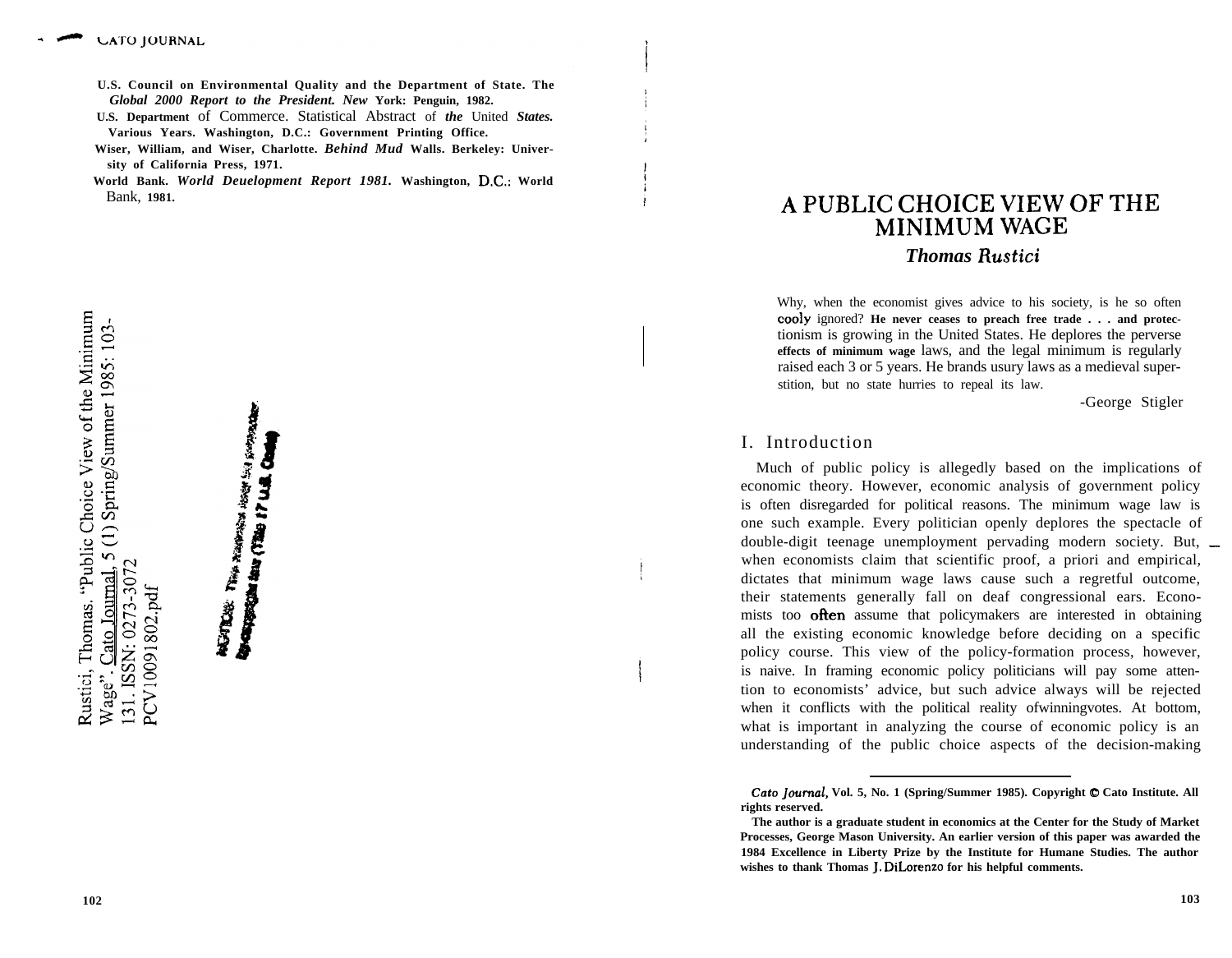process in government. In such an undertaking, the incentive struc- ' ture confronting governmental decision makers must be carefully examined.

This paper therefore takes a public-choice perspective ofminimum wage laws, explaining their persistent political support by examining the underlying incentive structure. Although the unemployment effects of such laws have been public knowledge for decades, and despite nearly unanimous opposition to them within the economics profession, they are now as solidly in place as ever before. Some conflicting conclusions can be drawn from this paradox: (1) the majority of economists are completely *wrong* on this issue, and have been for decades; or (2) politicians who claim opposition to unemployment and then call on economists to testify about the minimum wage before voting to increase it are not really interested in what economists have to say; or (3) economists have not been able to convince the average voter that it is in his interest to reject the minimum wage.

If the first conclusion is true, economists need to reevaluate the quality of their evidence on the economic effects of the minimum wage. The second conclusion would indicate that economists have very little influence over the direction of public policy disputes in advising politicians, who are constrained by the incentive structure of the "political market." The final reason for the paradox would point to a needed change in the direction of emphasis taken by economists in dealing with the minimum wage.

The relevant question for this paper, therefore, is the following: If the minimum wage law has Consequences deemed undesirable by those who implement it, and if evidence accumulated over the decades conclusively proves these consequences to be inevitable features of the law, then why does it continue to survive? To answer this question, the paper begins with an examination of the economic effects of the minimum wage in section II. The sources of political support for the minimum wage law are then explored in section III. Section IV looks at the minimum wage issue from a North-South perspective and discusses the beneficiaries and victims of the minimum wage. Given the political environment of past minimum wage legislation, section V considers the prospects of real reform, and section VI concludes with the proviso that economists ought to direct their reform efforts at educating the public on the adverse effects of the minimum wage rather than trying to influence legislators directly.

II. Economic Effects of the Minimum Wage

Economic analysis has demonstrated few things as clearly as the effects of the minimum wage law. It is well known that the minimum

wage creates unemployment among the least skilled workers by raising wage rates above free market levels. Eight major effects of the minimum wage can be discussed: unemployment effects, employment effects in uncovered sectors of the economy, reduction in nonwage benefits, labor substitution effects, capital substitution effects, racial discrimination in hiring practices, human capital development, and distortion of the market process with respect to comparative advantage. Although the minimum wage has other effects, such as a reduction in hours of employment, these eight effects are the most significant ones for this paper.

### *Unemployment Effects*

The first federal minimum wage laws were established under the provisions of the National Recovery Administration (NRA). The National Industrial Recovery Act, which became law on 16 June 1933, established industrial minimum wages for 515 classes of labor. Over 90 percent of the minimum wages were set at between 30 and 40 cents per hour.<sup>1</sup> Early empirical evidence attests to the unemployment effects of the minimum wage. Using the estimates of C. F. Roos, who was the director of research at the NRA, Benjamin Anderson states: "Roos estimates that, by reason of the minimum wage provisions of the codes, about 500,000 Negro workers were on relief in 1934. Roos adds that a minimum wage definitely causes the displacement of the young, inexperienced worker and the old worker.""

*On* 27 May 1935 the Supreme Court declared the NRA unconstitutional, burying the minimum wage codes with it. The minimum wage law reappeared at a later date, however, with the **support** of the Supreme Court. In what became the precedent for the constitutionality of future minimum wage legislation, the Court upheld the Washington State minimum wage law on 29 March 1937 in West Coast Hotel v. Parrish.<sup>3</sup> This declaration gave the Roosevelt administration and Labor Secretary Frances Perkins the green light to reestablish the federal minimum wage, which was achieved on 25 June 1938 when President Roosevelt signed into law the Fair Labor Standards Act (FLSA).

The FLSA included legislation affecting work-age requirements, the length of the workweek, pay rates for overtime work, as well as

**'Leverett Lyon, et al. The National** *Recovery* Administration: An **Analysis** *and* **Appraisal (New York: Da Capo Press, 1972). pp. 318-19.**

**\*Benjamin** *M.* **Anderson,** *Economics and the* **Public Welfare: A** Financial *and Economic History of the United States,* **1914-1946 (Indianapolis: Liberty Press, 1979), p. 336.**

**3Jonathan Grossman, "Fair Labor Standards Act of 1938: Maximum Struggle for a Minimum Wage,"** *Monthly* **Lobor** *Reoiew* **101 (June 1978): 23.**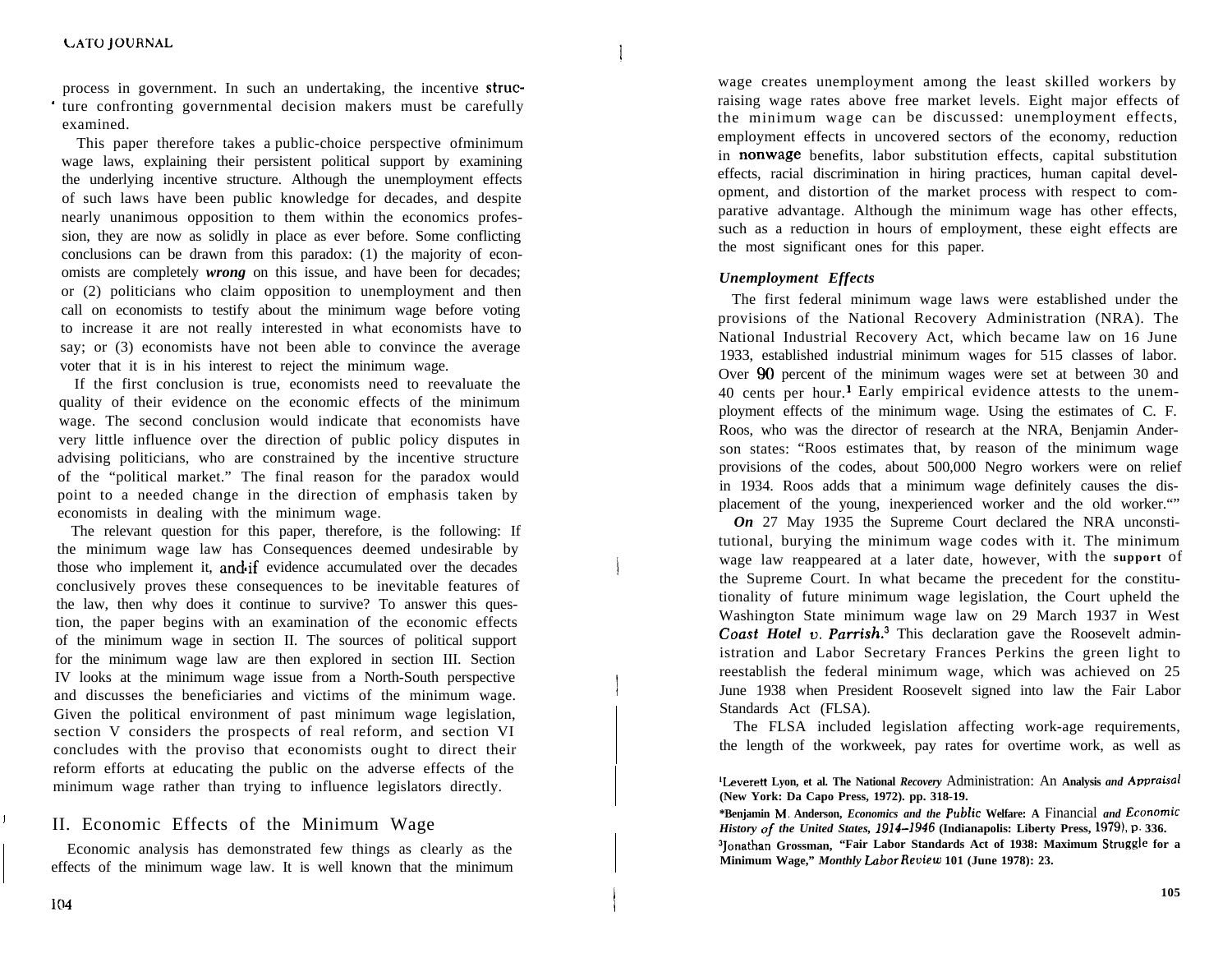the national minimum wage provision. The law established minimum wage rates of 25 cents per hour the first year, 30 cents per hour for the next six years, and 40 cents per hour after seven years. The penalty for noncompliance was severe: violators faced a \$10,000 fine, six months imprisonment, or both. In addition, an aggrieved employee could sue his employer for twice the difference between the statutory wage rate and his actual pay.<sup>4</sup>

With the passage of the FLSA, it became inevitable that major dislocations would result in labor markets, primarily those for lowskilled and low-wage workers. Although the act affected occupations covering only one-fifth of the labor force,<sup>5</sup> leaving a large uncovered sector to minimize the disemployment effects, the minimum wage was still extremely counterproductive. The Labor Department admitted that the new minimum wage had a disemployment effect, and one historian sympathetic to the minimum wage was forced to concede that "[tlhe Department ofLabor estimated that the 25-centsan-hour minimum wage caused about 30,000 to 5O,OOO to lose their job. About 90% of these were in southern industries such as bagging, pecan shelling, and tobacco stemming."6

These estimates seriously understate the actual magnitude of the damage. Since only 300,000 workers received an increase as a result of the minimum wage,' estimates of 3O,OOO-5O,OOO lost jobs reveal that  $10-13$  percent of those covered by the law lost their jobs. But it is highly dubious that only 30,000-50,000 low-wage earners lost their jobs in the entire country; that many unemployed could have been found in the state of Texas alone, where labor authorities saw devastation wrought via the minimum wage on the pecan trade. The *New York Times* reported the following on 24 October 1938:

Information received today by State labor authorities indicated that more than 40,006 employees of the pecan nut shelling plants in Texas would be thrown out of work tomorrow by the closing down of that industry, due to the new Wages and Hours Law. In San Antonio, sixty plants, employing ten thousand men and women, mostly Mexicans, will close. . . Plant owners assert that they cannot remain in business and pay the minimum wage of 25 cents an hour with a maximum working week of forty-four hours. Many garment factories in Texas will also close.\*

**'"Wage and Hours Law,"** *New York Times, 24* **October 1938, p. 2.** 'Crossman, "Fair **Labor Standards Act." p. 29. 'Ibid., p. 28. 'Ibid., p. 29.** *'"Heport 40,OCQ* **Jobs Lost,"** *New York Times, 24* **October 1938. p. 2.** It can reasonably be deduced that even if the Texas estimates had been wildly inaccurate, the national unemployment effect would still have exceeded the Department of Labor's estimates.

The greatest damage, however, did not come in Texas or in any other southern state, but in Puerto Rico. Since a minimum wage law has its greatest unemployment effect on low-wage earners, and since larger proportions of workers in poorer regions such as Puerto Rico tend to be at the lower end of the wage scale, Puerto Rico was disproportionately hard-hit. Subject to the same national 25-centsper-hour rate as workers on the mainland, Puerto Rican workers suffered much more hardship from the minimum wage law. According to Anderson:

It was thought by many that, in the first year, the provision would not affect many industries outside the South, though the framers of the law apparently forgot about Puerto Rico, and very grave disturbances came in that island. . . . Immense unemployment resulted there through sheer inability of important industries to pay the 25 cents an hour.<sup>9</sup>

Simon Rottenberg likewise points out the tragic position in which Puerto Rico was placed by the enactment of the minimum wage:

When the Congress established a minimum wage of 25 cents per hour in 1938, the average hourly wage in the U.S. was 62.7 cents. ... It resulted in a mandatory increase for only some 300,000 workers out of a labor force of more than 54 million. In Puerto Rico, in contrast. . the new Federal minimum far exceeded the prevailing **average** hourly wage of the major portion of Puerto Rican workers. If a continuing serious attempt at enforcement. . . had been made, it would have meant literal economic chaos for the island's economy."'

On 24 October 1938, a special cable from Puerto Rico was printed in the New *York Times* detailing the effects of the new wage law on Puerto Rican workers:

Wage payrolls estimated at approximately \$1,000,000 monthly by the Chamber of Commerce will end tomorrow with the application of the Fair Labor Standards Act. Both labor and employers appear to be united in the position that the law applied to Puerto Rico ends **employment for approximately 120,000 persons.** It is also believed **to terminate prospects for any possible further** industrialization.

**Recent conferences in Washington between** Administrator Elmer F. **Andrews and island representatives led to the conclusion that**

#### **'Anderson, Economics** *and the Public Welfare, p. 458.*

**"'Simon Rottenberg, "Minimum Wages in Puerto Rico," in Economics of** *Legal* **Minimum Wages, edited by Simon Rottenberg (Washington, D.C.: American Enterprise Institute, 1981). p, 330.**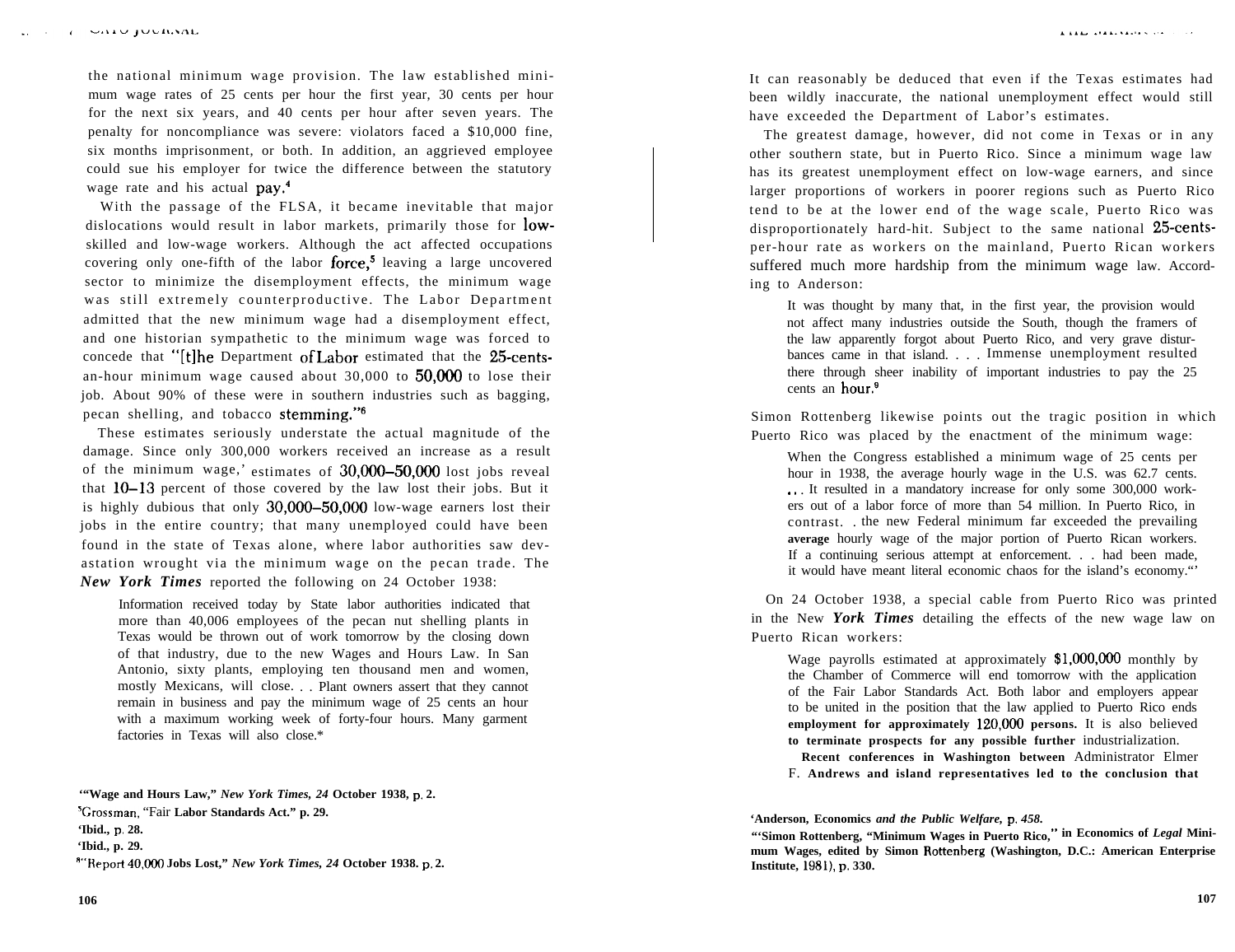there was not any means of modifying the effects of the law in the island short of a Congressional amendment. With the unemployment resulting from the law's enforcement, the Chamber of Commerce study shows that the 230,000 normally unemployed, out of a total of 650,000 employables there, will be increased to 350,000, or more than half of Labor's ranks in the island. . . .

Much of labor is **more** than anxious to continue at the prevailing rates on the theory that half a loaf is better than none. Labor Commissioner Prudence0 Rivera Martinez, in a published statement today said: "The medicine is too strong for the patient.""

Puerto Rico's unemployment rate rose sharply due to the Fair Labor Standards Act. Tens of thousands lost theirjobs in such industries as cigar and cigarette manufacturing, which all but disappeared.'\* The needlework industry, which employed over 40,000 workers in 1935, stagnated after the new act took effect. The value of needle-trade exports fell from over \$20 million before the act in 1937 to barely  $$5$  million in 1940.<sup>13</sup> Rafael Pico describes the plight of the needlework industry after the act took effect:

An industry which had been paying three or four cents per hour for work in homes could obviously not survive under the drastic mandatory increase. The effects of the law . . . were catastrophic. . . . The industry would have disappeared entirely **if a** legislative appeal for special legislation on minimum wages had not been sent to the Congress of the U.S.14

After two years of economic disruption in Puerto Rico, Congress amended the minimum wage provisions.'5 The minimum wage was reduced to 12.5 cents per hour, but it was too late for many industries and for thousands of low-wage earners employed by them, who suddenly found unemployment the price they had to pay for the minimum wage.

In sum, the tragedy of the minimum wage laws during the NRA and the FLSA was not just textbook-theorizing by academic economists, but real-world disaster for the thousands who became the victims of the law. But these destructive effects have not caused the law to be repealed; to the contrary, it has been expanded in coverage and increased in amount.

**""Puerto Rico Hurt by Wage Hour Law,"** *New York Times, 24* **October 1938, p. 2.** "Rafael Pica, *The Geography* of *Puerto* Rico (Chicago: Aldine Publishing, 1974), p. 293.

IsIbid., p. 294.

"Ibid.

<sup>15</sup>Rottenberg, "Minimum Wages in Puerto Rico," p. 333.

**108**

Meanwhile, as can be seen from Table 1, the evidence for the unemployment effects of the minimum wage continues to mount. Many empirical studies since the early 1950s-from early research by Marshall Colberg and Yale Brozen to more recent work by Jacob Mincer and James Ragan-have validated the predictions of economic theory regarding the unemployment effects of the minimum wage law. In virtually every case it was found that the net employment effects and labor-force participation rates were negatively related to changes in the minimum wage. In the face of 50 years of evidence, the question is no longer if the minimum wage law creates unemployment, but *how much* current or future increases in the minimum wage will adversely affect the labor market.

والمتعالمات

#### *Employment in Uncovered Sectors*

The labor market can be divided into two sectors: that covered by the minimum wage law, and that not covered. In a partially covered market, the effects of the minimum wage are somewhat disguised. Increasing it disemploys workers in the covered sector, prompting them to search for work in the uncovered sector if they are trainable and mobile. This then drives down the wage rate in the uncovered sector, making it lower than it otherwise would have been. Since perfect knowledge and flexibility is not observed in real-world labor markets, substantial unemployment can occur during the transition period.

Employees in the covered sector who do not lose their jobs get a wage-rate increase through the higher minimum wage. But this comes only at the expense of (1) the disemployed workers who lose their jobs and suffer unemployment during the transition to employment in the uncovered sector, and (2) everyone in the uncovered sector, as their wage rate falls due to the influx of unemployed workers from the covered sector. While increasing the incomes of some low-wage earners, increasing the minimum wage tends to make the lowest wage earners in the uncovered sector even poorer than they otherwise would have been.

Yale Brozen has found that the uncovered household sector served to absorb the minimum wage-induced disemployed in the past.<sup>16</sup> But the "safety valve" of the uncovered portion of the economy is rapidly vanishing with the continual elimination of various

16Yale Brazen, **"Minimum Wage Rates** and Household Workers," *Journal of Law and* **Economics 5 (October 1962): 103-10.**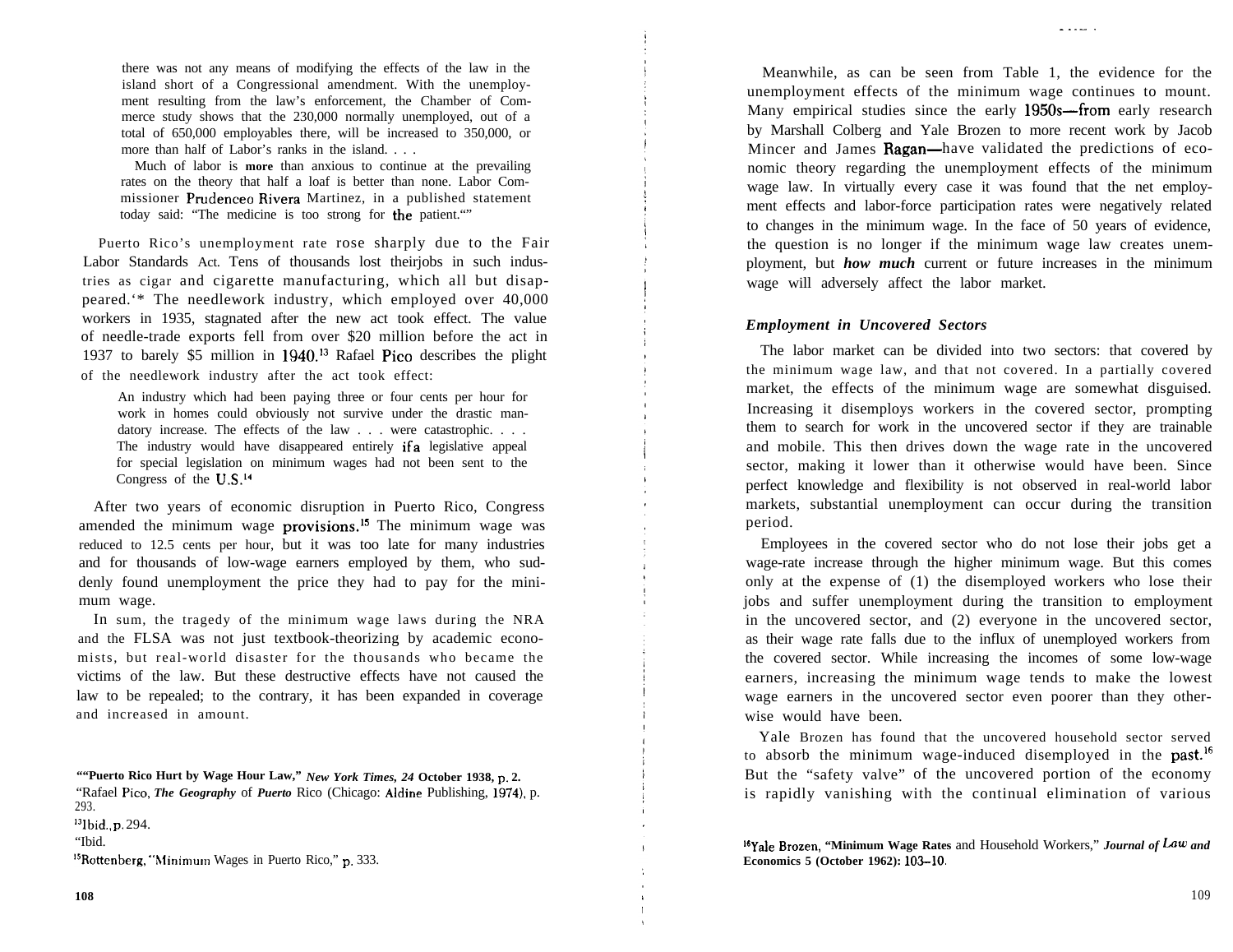| where $\sim$ the concerning of the component of the $\sim$ . The concerning $\sim$ , we have the concerning of the concerning of the concerning of the concerning of the concerning of the concerning of the concerning of the conc | $\cdots$                                           |  |
|-------------------------------------------------------------------------------------------------------------------------------------------------------------------------------------------------------------------------------------|----------------------------------------------------|--|
| Empirical Findings & Conclu:                                                                                                                                                                                                        | antce                                              |  |
|                                                                                                                                                                                                                                     | UNEMPLOYMENT EFFECTS OF THE MINIMUM WACE: A SURVEY |  |

| the course of the business cycle.<br>heightened vulnerability of teenage employment over<br>The minimum wage reduced employment and<br>followed by increases in the teenage unemployment rate.<br>Successive increases in the minimum wage were directly                                                                                                           | $(50, 10)$ rander $10\%$<br>United States," Economic Inquiry<br>"Minimum Wage Legislation in the<br>and Economics (April 1969)<br>$\mathcal{A}$ ge Unemployment, Journal of Law<br>Minimum Wage Increases on Teen-<br>"The Effects of the Statutory | <b>Finis Welch</b><br>Yale Brozen |
|--------------------------------------------------------------------------------------------------------------------------------------------------------------------------------------------------------------------------------------------------------------------------------------------------------------------------------------------------------------------|-----------------------------------------------------------------------------------------------------------------------------------------------------------------------------------------------------------------------------------------------------|-----------------------------------|
| teenagers by 8 percent.<br>would raise the unemployment rate for nonwhite<br>$\frac{1}{2}$ space of \$0.25 ppg pout in the minimum wage                                                                                                                                                                                                                            | (996I<br>York: Columbia University Press,<br>$\mathcal{L}(\mathcal{M})$ hinder of Prosperity was                                                                                                                                                    | Arthur Burns                      |
| displaced by the higher minimum wage.<br>labor market absorbed those workers uibo became<br>was increased. The uncovered sector of the household<br>eontracyclically, failed to do so when the minimum wage<br>Household employment, which usually moves                                                                                                           | and Economics (April 1962)<br>Household Workers," Journal of Law<br>bne zetsfl egsW muminiM"                                                                                                                                                        | Yale Brozen                       |
| percent during the same period.<br>compensation paid for low-wage counties increased 67.8<br>January-April 1956. Weeks of unemployment<br>production workers in low-wage counties during<br>percent reduction in man-hours of employment for<br>$$C3$ ] $$H30$ pout to $$1.00$ per nout resulted in $$T3$<br>The proponse to the increase in the minimum wage from | Law and Economics (October 1962)<br>Economic Development, Journal of<br>"ebinol T no atoriday agaW muminiM                                                                                                                                          | Marshall Colberg                  |
| Empirical Findings & Conclusions                                                                                                                                                                                                                                                                                                                                   | abinog                                                                                                                                                                                                                                              | Author(s)                         |

| <b>St David A. Wise</b><br>Robert H. Meyer | $T$ no. $L$ (1983)<br>Youth," Journal of Labor Economics<br>90 sgnimsHbnsnamvolqmHərh no<br>"BasW muminiM эһ io гіээііЯ элТ"       | "".muminim odi diw &&.Eb oi muminim odi tuodiiw<br>minimim, nonemployment is increased from 25.3%<br>"Among black youth with market wage rates below the                                                                                                                       |
|--------------------------------------------|------------------------------------------------------------------------------------------------------------------------------------|--------------------------------------------------------------------------------------------------------------------------------------------------------------------------------------------------------------------------------------------------------------------------------|
| William Beranek                            | Research (Winter 1982)<br>Minimum Wage," Journal of Labor<br>Demand 901 Unskilled Labor, and the<br>"The Illegal Alien Work Force, | "".aoillim S of 000,000 yldgvor<br>employment levels 08 domestic unskilled workers from<br>income support programs in 1978 could have increased<br>"The abolition 06 numinim wagelaws and alternative                                                                          |
| James Ragan                                | and Statistics (May 1977)<br>Labor Market," Review of Economics<br>thuoY of bhases and the Youn                                    | unemployment rate 3.8 percent lower.<br>been ZZS,000 higher in 1972, and the youth<br>not occurred, aggregate youth employment would have<br>Had the 1966 amendment to increase the minimum wage                                                                               |
| Commerce<br>$U.S.C$ hamber of              | 80LZC d'LL61<br>The Congressional Record, $\circ$ October                                                                          | and a 4.1 percent increase in labor costs.<br>[asol doi 000, TTe, I lanoitan a ot basl bluow 0801 yiauna,<br>minimim wage from \$2.30 to \$3.15 in three steps through<br>The estimated impact of the ppoposei increases in the                                                |
| Jacob Mincer                               | $(9L6I$ asngn $V)$<br>Wages," Journal of Political Economy<br>muminiM to ziosh'll inomyolqmonU"                                    | occurring in the nonwhite teenage group.<br>effect is also negative, with the largest disemployment<br>observed 801 nonwhite teenagers. The net employment<br>participation is negative, with the largest negative effect<br>The net effect of the minimum wage on labor force |
| Edward Gramlich                            | Economic Activity 2 (1976)<br>Income," Brookings Papers on<br>Wages, Employment, and Family<br>"Impact 08 Minimum Wage on Other    | .eailimsi<br>bulk 08 incoreased benefits tend to go to higher income<br>The minimum wage creates unemployment,  while the                                                                                                                                                      |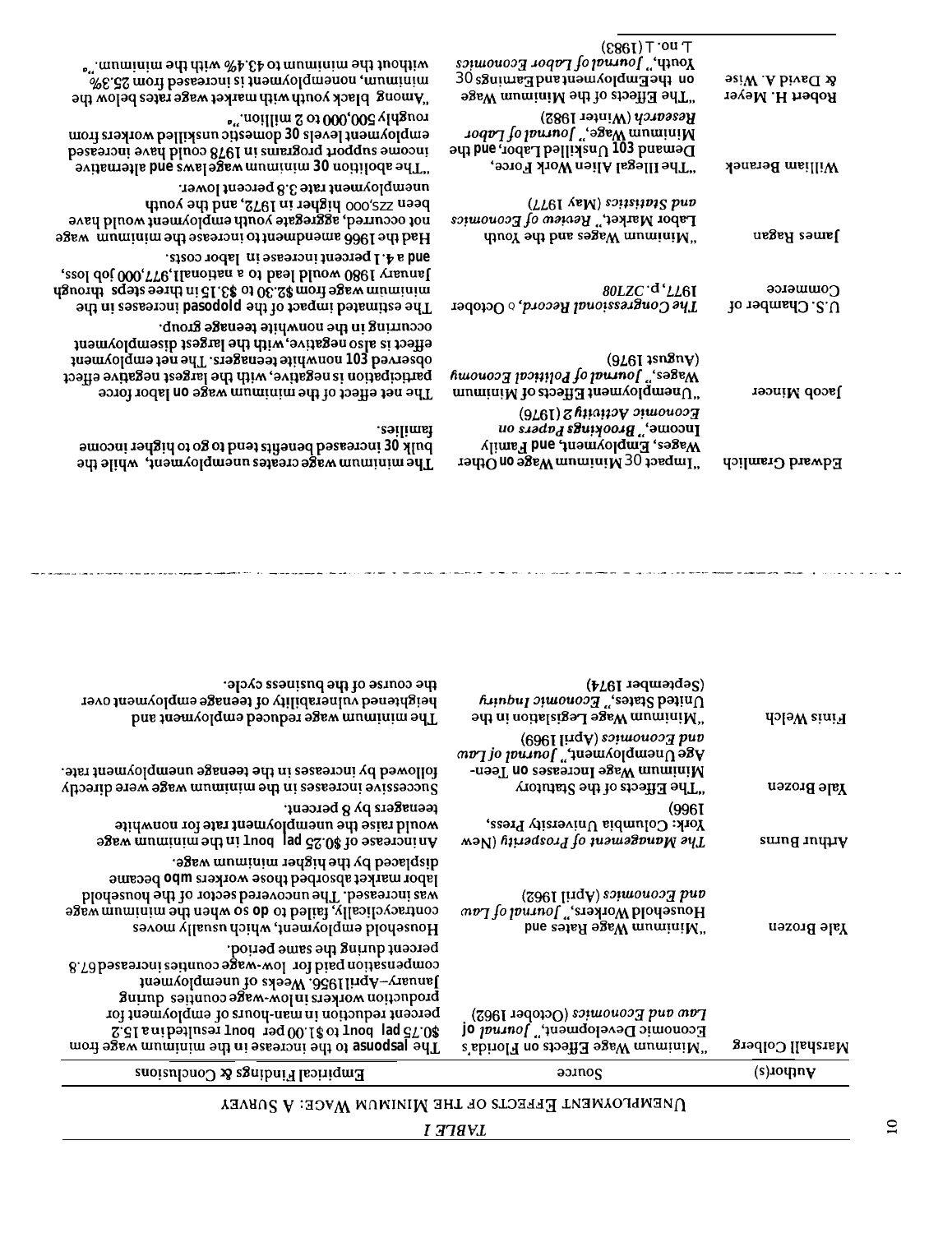exemptions." Because of this trend we can expect to see the level of **struc**tural unemployment increase with escalation of the minimum wage.<sup>18</sup>

#### *Nonwage Benefits*

Wage rates are not the only costs associated with the employment of workers by firms. The effective labor cost a firm incurs is usually a package of pecuniary and nonpecuniary benefits. As such, contends Richard McKenzie,

employers can be expected to respond to a minimum wage law by cutting back or eliminating altogether those fringe benefits and conditions of work, like the company parties, that increase the supply of labor but which do *not* affect the productivity of labor. By reducing such non-money benefits of employment, the employer reduces his labor costs from what they otherwise would have been and loses nothing in the way of reduced labor productivity."<sup>19</sup>

If one takes the view that employees desire both pecuniary and nonpecuniary income, then anything forcing them to accept another mix of benefits would clearly make them worse off. For example, suppose worker A desires his income in the form of \$3.00 per hour in wages, an air-conditioned workplace, carpeted floors, safety precautions, and stereo music. If he is forced by the minimum wage law to accept \$3.25 per hour and fewer nonpecuniary benefits, he is worse off than at the preminimum wage and the higher level of nonpecuniary income. A priori, the enactment of minimum wage laws must place the worker and employer in a less-than-optimal state. Thus it may not be the case that only unemployed workers suffer from the minimum wage; even workers who receive a higher wage and retain employment may be net losers if their nonpecuniary benefits are reduced.

## Labor Substitution *Effects*

The economic world is characterized by a plethora of substitutes. In the labor market low-skill, low-wage earners are substitutes for high-skill, high-wage earners. As Walter Williams points out:

Suppose a fence can be produced by using either one high skilled worker or by using three low skilled workers. If the wage of high skilled workers is \$38 per day, and that of a low skilled worker is \$13 per day, the firm employs the high skilled worker because costs

**"Finis Welch, "Minimum Wage Legislation in the** United States," **Economic Inquiry** 12 (September **1974): 286.**

**'\*Brazen, "Minimum Wage Rates and Household Workers," pp. 107-08. "Richard McKenzie, "The Labor Market Effects of Minimum Wage Laws: A New**

**Perspective,"** *Joumal of Labor Research 1* **(Fall 1980): 258-59.**

would be less and profits higher (\$38 versus \$39). The high skilled worker would soon recognize that one of the ways to increase his wealth would be to advocate a minimum wage of, say, \$20 per day in the fencing industry. . . . After enactment of the minimum wage laws, the high skilled worker can now demand any wage up to \$60 per day . . . and retain employment. Prior to the enactment of the minimum wage of **\$20** per day, a demand of \$60 per day would have cost the high skilled worker his job. Thus the effect of the minimum wage is to price the high skilled worker's competition out of the market.<sup>20</sup>

Labor competes against labor, not against management. Since lowskill labor competes with high-skill labor, the minimum *wage* **works** against the lower-skill, lower-paid worker in favor of higher-paid workers. Hence, the consequences of the law are exactly opposite its alleged purpose.

### *Capital Substitution Effects*

To produce a given quantity of goods, some bundle of inputs is required. The ratio of inputs used to produce the desired output is not fixed by natural law but by the relative prices of inputs, which change continuously with new demand and supply conditions. Based on relative input prices, producers attempt to minimize costs for a given output. Since many inputs are substitutes for one another in the production process, a given output can be achieved by increasing the use of one and diminishing the use of another. The optimal mix will depend on the relative supply and demand for competing substitute inputs.

As a production input, low-skill labor is often in direct competition with highly technical machinery. A Whirlpool dishwasher can be substituted for low-skill manual 'dishwashers in the dishwashing process, and an automatic elevator can take the place of a nonauto*matic* elevator and a manual operator. This not to imply that automation "destroys jobs," a common Luddite myth. As Frederic Bastiai explained over a century ago, jobs are obstacles to be overcome."' Automation shifts the *kinds* of jobs to be done in society but does not reduce their total number. Low-skill jobs are done away with, but higher-skill jobs are created simultaneously. When the minimum wage raises the cost of employing low-skill workers, it makes the substitute of automated machinery an attractive option.

**DOWalter Williams,** *The State* **Against** *Blacks (New* **York: hlcCraw-Hill, 1982), pp. 44- 45.**

**\*'Frederic Bastiat,** *Economic* **Sophisms (Irvington-on-Hudson, N.Y.: Foundation for Economic Education, 1946). pp. 16-19.**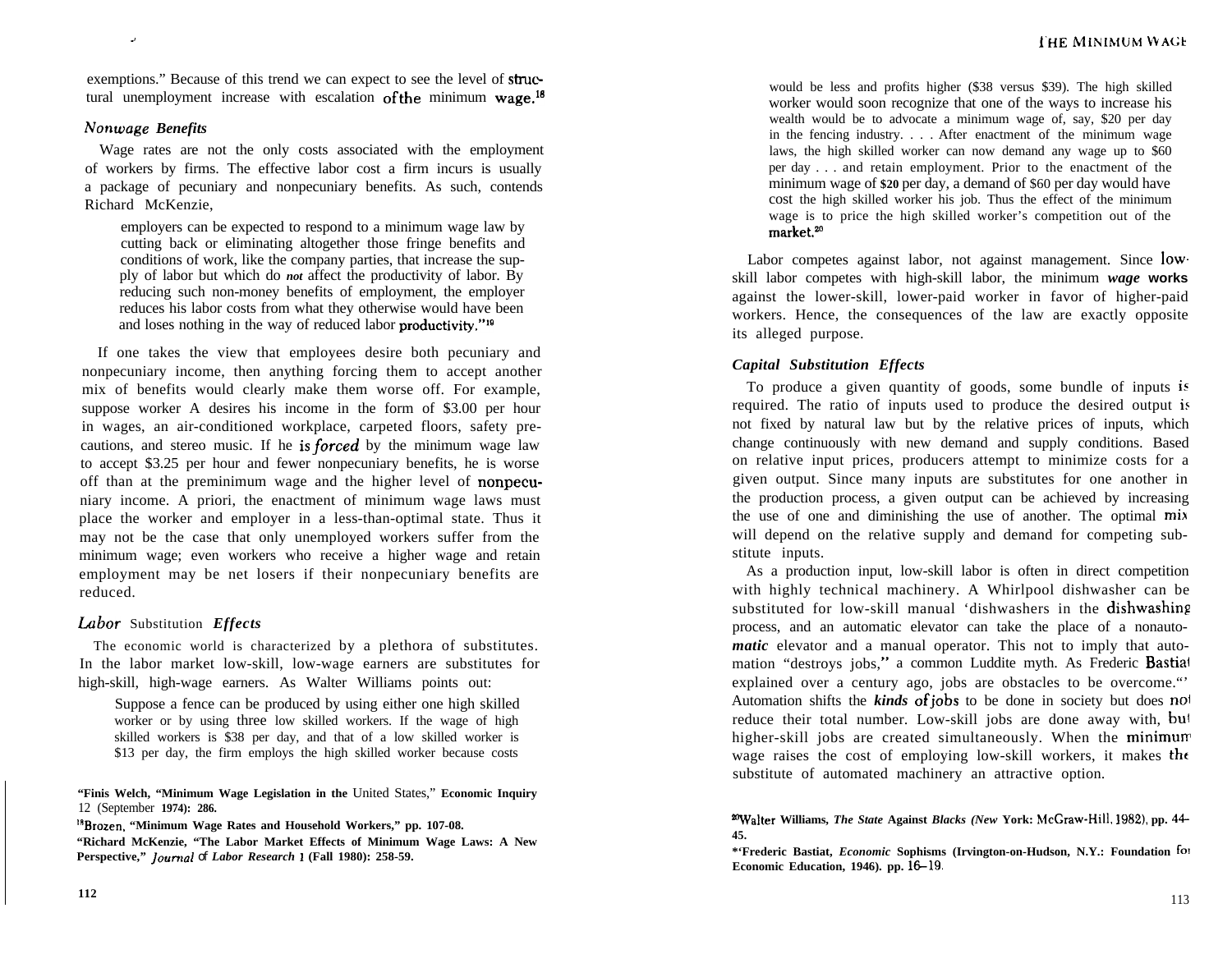#### *Racial Discrimination* in *Hiring Practices*

At first glance the connection between the level of racial discrimination in hiring practices and the minimum wage may not seem evident. On closer examination, however, it is apparent that the minimum wage law gives employers strong incentives to exercise their existing racial preferences.<sup>22</sup> The minimum wage burdens minority groups in general and minority teenagers most specifically. Although outright racism has often been blamed as the sole cause of heavy minority teenage unemployment, it is clearly not the only factor. William Keyes informs us that

In the late 1940's and early 1950's, young blacks had a lower unemployment rate than did whites of the same age group. But after the minimum wage increased significantly, especially in 1961, the black youth unemployment rate has increased to the extent that it is now a multiple of the white youth unemployment rate. $23$ 

To make the case that racism itself is the cause of the employment and unemployment disparity among blacks and whites, one would have to claim that America was more racially harmonious in the past than it is now. In fact, during the racially hostile times of the early 1900s 71 percent of blacks over nine years of age were employed, as compared with 51 percent for whites. $24$  The minimum wage means that employers are not free to decide among low-wage workers on the basis of price differentials; hence, they face fewer disincentives to deciding according to some other (possibly racial) criteria.

To see the racial implications of minimum wage legislation, it is helpful to look at proponents of the law in a country where racial hostility is very strong, South Africa. Since minimum wage laws share characteristics in common with equal pay laws, white racist unions in South Africa continually support both minimum wage and equalpay-for-equal-work laws for blacks. According to Williams:

Right-wing white unions in the building trades have complained to the South African government that laws reserving skilled jobs for whites have been broken and should be abandoned in favor of equal pay for equal work laws. . . . The conservative building trades made it clear that they are not motivated by concern for black workers but had come to feel that legal job reservation had been so eroded by government exemptions that it no longer protected the white worker.<sup>25</sup>

**'%'alter Williams, "Government Sanctioned Bestmints That Reduce the Economic** Opportunities for Minorities," Policy Reoiew *22* (Fall **1977): 15.**

**Z3William Keyes, "The Minimum Wage and the Davis Bacon Act: Employment Effects on Minorities and Youth,"** *Journal* **ofLabor Research 3 (Fall 1982): 402. Z'Williams, State Against** *Blacks,* **p. 41.**

**'Yhid., p. 43.**

The reason white trade unions are restless in South Africa i \$1.52-per-hour wage differential between black and white constr tion workers.<sup>26</sup> Although the owners of the construction firms : white, they cannot afford to restrict employment to whites wh blacks are willing to work for \$1.52 per hour less. As minimum  $\text{wa}$ eliminate the wage differential, the cost to employers of hiring wo ers with the skin color they prefer is reduced. As the cost of discri ination falls, and with all else remaining the same, the law of dema would dictate that more discrimination in employment practices  $\mathbf{w}$ occur.

Markets frequently respond where they can, even to the **obstac** the minimum wage presents minority groups. In fact, during the NJ blacks would frequently be advanced to the higher rank of " $exe$ tives" in order to receive exemptions from the minimum wage. $27$  T free market demands that firms remain color-blind in the conduct business: profit, not racial preference, is the primary concern oft profit-maximizing firm. Those firms who fail the profit test get driv out of business by those who put prejudice aside to maximize **profil** When markets are restricted by such laws as the minimum wage, t prospects for eliminating racial discrimination in hiring practices a the shocking 40–50 percent rate of black teenage unemployment our cities are bleak.

#### *Human Capital Development*

Minimum wage laws restrict the employment of low-skill works when the wage rate exceeds the workers' marginal productivity. doing so, the law prevents workers with the least skills from acquiri the marketable skills necessary for increasing their future product ity, that is, it keeps them from receiving on-the-job training.

It is an observable fact, true across ethnic groups, that income ri: with  $age.^{28}$  As human capital accumulates over time, it makes tee agers more valuable to employers than workers with no labor-marl experience. But when teenagers are priced out of the labor marl by the minimum wage, they lose their first and most crucial opptunity to accumulate the human capital that would make them mo valuable to future employers. This stunting reduces their lifetir potential earnings. As Martin Feldstein has commented:

[F]or the disadvantaged young worker, with few skills and below average education, producing enough to earn the minimum wage

#### 26Ibid., pp. *43-44.*

**\*'Lyon, National Recouety Administration, p. 339.**

**"U.S., Department of Commerce, Bureau of the Census, Statistical Abstract of United** *States 1982-83,* **p. 431.**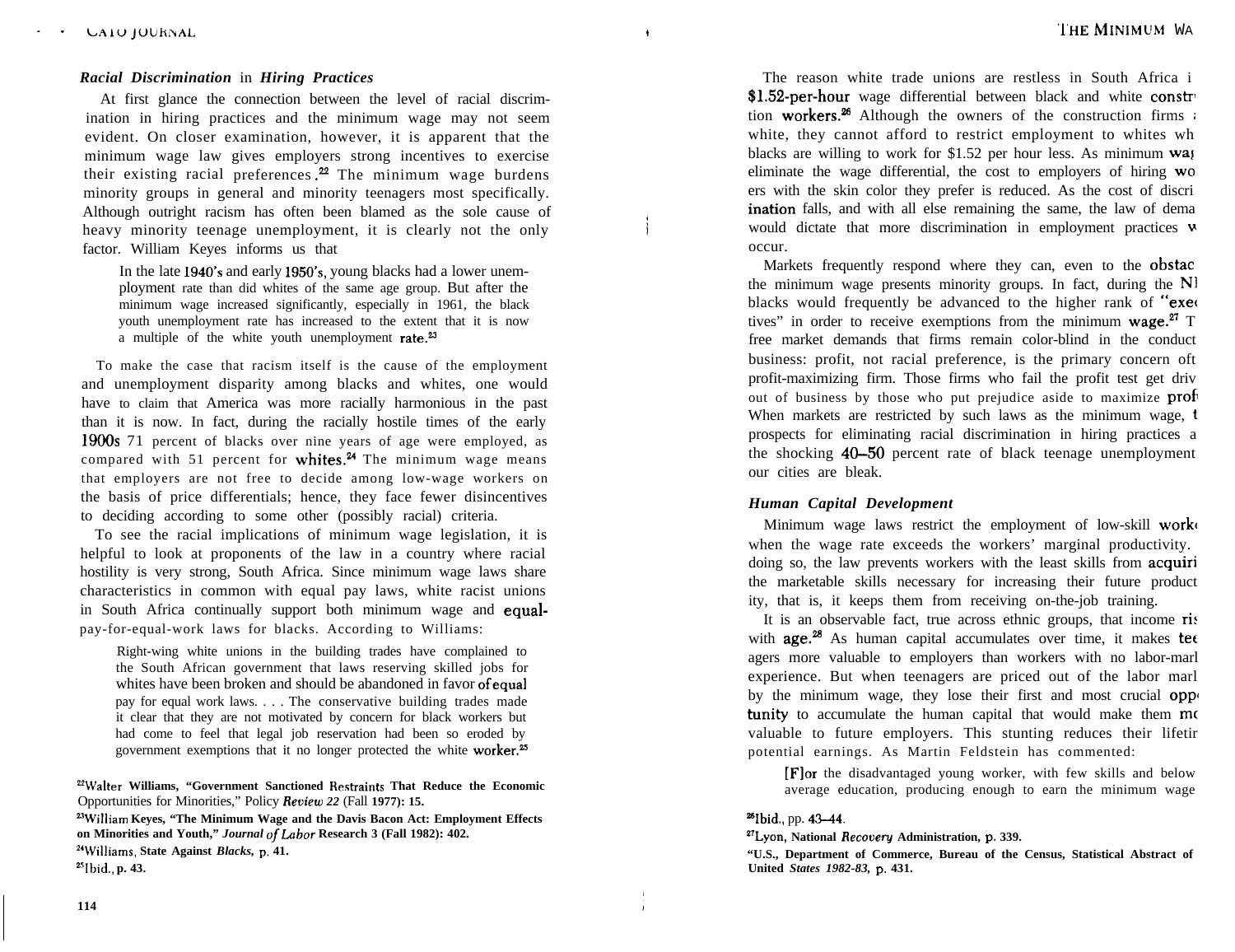is incompatible with the opportunity for adequate on-the-job learning. For this group, the minimum wage implies high short-run unemployment and the chronic poverty of a life of low wage jobs. $29$ 

Feldstein also finds a significant irony in the minimum wage: "It is unfortunate and ironic that we encourage and subsidize expenditure on formal education while blocking the opportunity for individuals to 'buy' on-the-job training."30 This is especially hard on teenagers from the poorest minority groups, such as blacks and hispanics-a truly sad state of affairs, since the law is instituted in the name of the poor.

#### *Distortion of the Market Process*

Relative prices provide the transmission mechanism by which information is delivered to participants in the market about the underlying relative scarcities of competing factor inputs. They serve as signals for people to substitute relatively less scarce resources for relatively more scarce resources, in many cases without their even being aware of it. $31$ 

Whenever relative price differentials exist for input substitutes in the production process, entrepreneurs will switch from higher-priced inputs to lower-priced inputs. In a dynamically changing economy, this switching occurs continually. But when prices are not allowed to transmit market information accurately, as in the case of prices artificially controlled by government, then distorted information skews the market and guides it to something clearly less than **optimal.**<sup>32</sup>

Minimum wages, being such a distortion of the price system, lead to the wrong factor input mix between labor and all other inputs. As a result, industry migrates to locations of greater labor supply more slowly, and labor-intensive industries tend to remain fixed in nonoptimal areas, areas with greater labor scarcity. Large labor pools of labor-abundant geographical areas are not tapped because the controlled price of labor conveys the wrong information to all the parties involved. Thus, the existence of price differentials, as knowledge to be transmitted through relative prices, is hidden.<sup>33</sup> The slowdown of industrial migration keeps labor-abundant regions poorer than they otherwise would be because economic growth there is stifled. As

**\*%Martin Feldstein. "The Economics of the New Unemployment,"** *The Public Interest, no.* 33 **(Fall 1973): 14-15.**

**"Ibid., p. 15.**

**"Thomas Sowell,** *Knowledge and Decisions* **(New** York: **Basic Books, 1980), p. 79. J21bid.**

**"Ibid., pp. 167-68.**

The aggregate effect of all these distortions was that Puerto Rico could be expected to produce fewer goods and services than would have otherwise been produced and that the rate at which insular per capita income rose toward mainland United States income standards could be expected to be dampened. In sum, the minimum wage law could be expected to reduce the rate of improvement in the standard of life of the Puerto Rican people and to intensify poverty in the island.<sup>34</sup>

Simon Rottenberg explains for the case of Puerto Rico:

In summary, the evidence is in on the minimum wage. All eigl major effects of the minimum wage examined here make the poo disadvantaged, or young in society worse off-the alleged **benefic** aries turn out to be the law's major victims. So why does a law whos consequences its own designers would officially declare to be "bad on all counts continue to survive decade after decade? Why, mort over, is it periodically expanded in scope and raised in amount? Th answer is to be found by examining the actual beneficiaries of th law and the functioning of the political market.

# III. Sources of Political Support for the Minimum Wage

#### Unions *and the Minimum Wage*

Unions everywhere support the minimum wage, a fact that coul be deduced from the above analysis of the labor substitution effec of the minimum wage law. Unions are labor cartels that attempt t restrict the supply of workers entering given occupations. Since nor union labor is priced below the cartelized price of union labor, it i an attractive substitute for union workers. Because unionization c *all* potential competition to the cartel is impossible due to the hig policing costs that would be involved, unions resort to the minimur wage. By artificially increasing the wage rate of lower-skilled work ers-who could substitute for union workers-the minimum wag increases the demand for union workers and hence their wage rate: Thus, government enforcement of a minimum wage allows union to  $(1)$  keep a stronger cartel, raising their income;  $(2)$  incur no **policin** costs; and (3) have the government force low-skilled, nonunion work ers out of the labor market.

It is important to note that unions unanimously supported the cartelization created by the NRA codes.<sup>35</sup> When the NRA and the minimum wage provisions were abolished in 1935 by the Supreme

<sup>35</sup> Jesse *Thomas Carpenter, Competition and Collective Bargaining In the Needle Trades 1910-1967* **(New York: W. F. Humphrey Press, 1972), p. 759.**



**<sup>&</sup>quot;Rottenbera.***-.* **"Minimum Wages in Puerto Rico."** *\_* **p. 329.**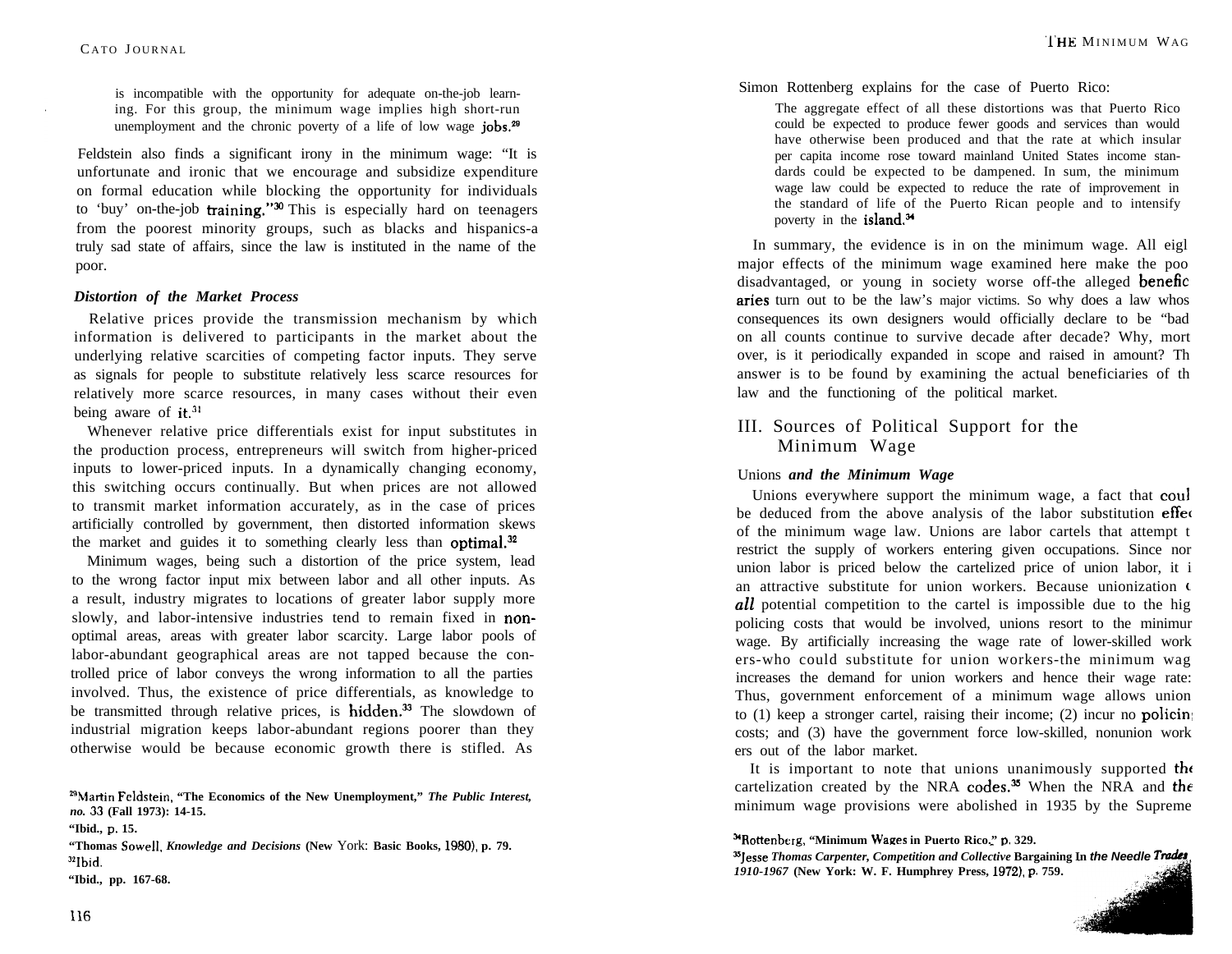Court, unions scurried to reestablish wage floors everywhere. The recurrent phenomenon of firms with lower labor costs outcompeting unionized firms presented a serious problem for such labor unions as the International Ladies Garment Workers Union, which faced its fiercest competition from nonunion garment factories in the southern United States and in Puerto Rico. The efforts of major unions to equalize labor costs nationally were futile.<sup>36</sup> A substitute for the defunct NRA codes was needed by the unions and was found in the Fair Labor Standards Act. Former senator Paul Douglas notes the support of the FLSA by prominent union leaders:

Sidney Hilfman, president of the Amalgamated Clothing Workers, an important CIO union, who was in charge of the organization drive in the textile industry, testified, however, that he wanted this power of the Board retained, since he believed that legislation should not stop at an \$800 full-time yearly wage. He, moreover, declared that such higher rates would aid rather than hinder collective bargaining by protecting the high wage firms from undue wagecutting by competitors. $37$ 

On 19 July 1955, testimony was entered in the Congressional *Record* from the presidents of four major unions concerning the minimum wage in Puerto Rico. The union presidents demanded that the Puerto Rican minimum be increased in spite of the opposition of Governor Luis Munoz-Marin.<sup>38</sup> It is just not credible that the presidents of the Amalgamated Clothing Workers, International Ladies Garment Workers Union, United Hatters, Cap and Millinery Workers, and the Textile Workers Union were all sincerely misguided humanitarians who happened not to understand the economic effects of the law. To the contrary, they knew that Puerto Rican wage differentials spelled trouble for members of their unions.

The question of the minimum wages to be required in Puerto Rico under the act is of special interest to the four unions [the four unions mentioned above], which have formed the Joint Minimum Wage Committee. . . . Yet, today, the wage gap between Puerto Rico and the mainland is wider, not narrower, than it was in 1949, and Puerto Rico enjoys greater, not less, competitive advantages over the mainland. . . . The lack of proper wage advances in Puerto Rico constitutes an increasingly unfair threat to the mainland. This is a situation which cannot be left unchallenged by your committee and the House of Representatives.<sup>39</sup>

#### $E_{\text{B}}$  and  $E_{\text{B}}$ , p. 815.  $\text{``-Hole}$

"Paul Douglas, "Fair Labor Standards Act of 1938," *Political Science Quarterly 53* (December 1938): 501.

<sup>38</sup>Congressional Record, 19 July 1955, p. 10977. 381bid.

In what must go down in history as a classic example of polit double-talk, the union presidents said that "[tlhe unions joinin: this communication are all friends of Puerto Rico. If we were uno cerned about the island's economic welfare we would be urg uniform minimum wages for Puerto Rico and the **mainland.**"<sup>40</sup>

The union presidents were declaring explicitly that they uno stood the economic effects of the law. They also understood t self-interest, however, and therefore denounced the wage differtials. What is so astounding is that they would first express tl knowledge that elimination of the wage differential would harm island, then demand an increase in the minimum wage, and t claim to be friends of Puerto Rico! Rottenberg sums up the unit motivation in getting the law applied to Puerto Rico:

It is clear that their intention is not to improve the conditions o Puerto Rican workers so much as to deprive those workers o employment opportunities by compelling them to offer their ser vices at a high legally defined price. Their interest lies in influenc ing the spatial distribution of particular kinds of economic activity so that more of the kinds of goods produced by their members wil be made on the mainland and less in Puerto Rico. They want to effect the distribution of wealth and income to the advantage o particular sets of mainland workers at the expense of Puerto Ricar workers. The minimum wage law is an instrumental tactic employee by unions to achieve that purpose."

Trade unions are highly organized institutions, and they do take lightly the benefits that accrue to them through minimum w: laws. At their disposal are large numbers of highly organized vot members, as well as considerable financial/political clout.<sup>42</sup> Five the ten largest political action committees in 1979-80 were union The greatest concentration of benefits would, a priori, be though, accrue to unions in such occupations as apparel, textiles, and as culture, where direct competition with nonunion workers is greate And indeed, these are the unions we actually see consistently  $\mathbf{I}(\cdot)$ bying for higher minimum wages.

It is clear that unions have no intention of improving the lot poorer workers through the minimum wage law, especially those Puerto Rico and the Virgin Islands. Since there are no official tra barriers between U.S. territories and the mainland, the minimu

.

"Rottenberg, "Minimum Wages in Puerto Rico," p. 337.

'\*Norman J. Omstein, et al., Vital Statistics of Congress 1982 (Washington, D. American Enterprise Institute, 1982), p. 77. "Ibid., p. 86.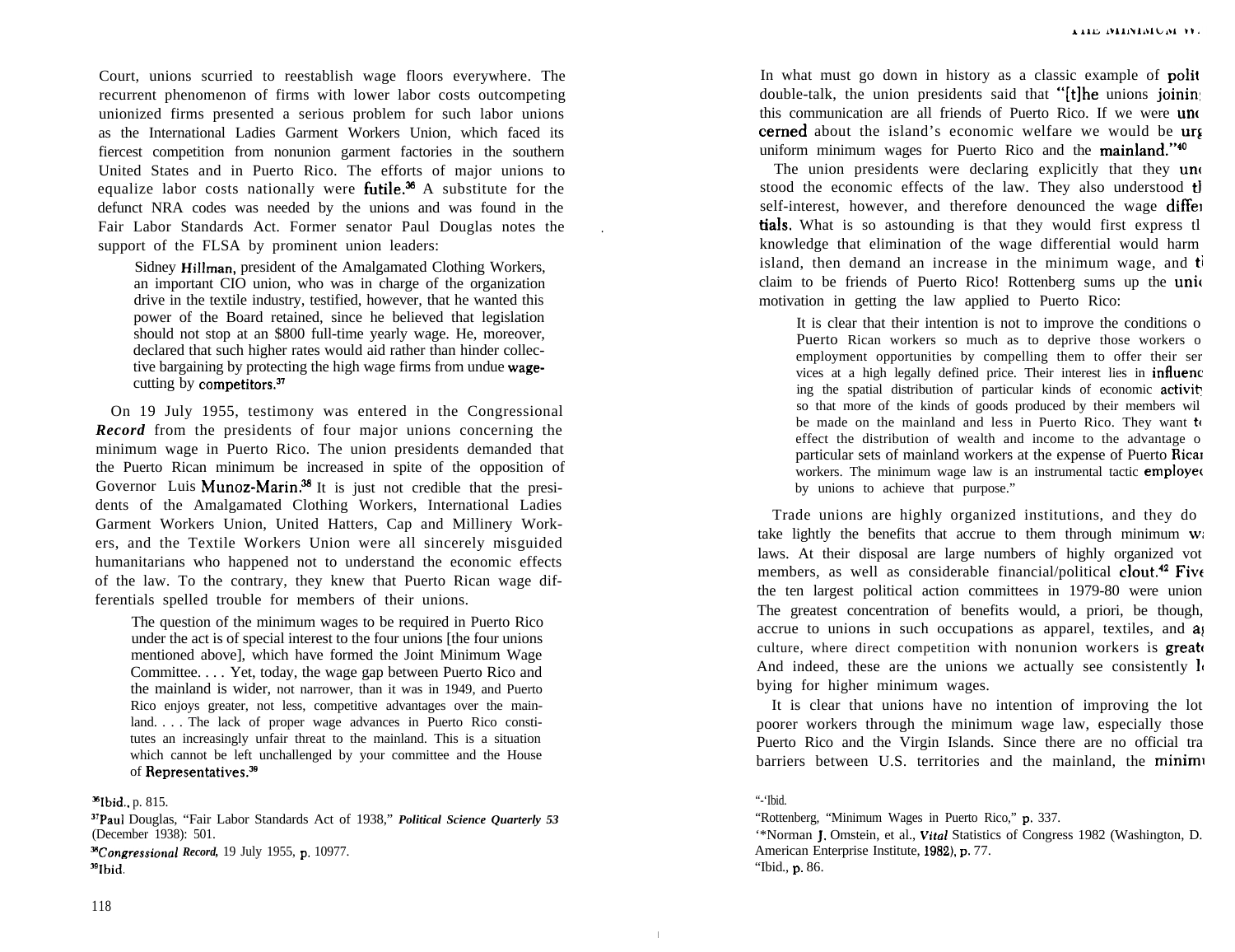.wage serves as a proxy for tariffs on goods imported from lower-wage territories. It is hard to believe that the supposedly benign intentions of unions are usually accepted at face value. Equally amazing is the fact that the alleged motives of a second major beneficiary, business, are also uncritically accepted.

#### Business *Support* for *the* Minimum *Wage*

At first glance it may seem strange that business would push for a higher minimum wage. On examination, however, we find that some businesses have the same motives for supporting the minimum wage as have labor unions. The economic self-interest of businesses that pay above the minimum wage dictates that they try to eliminate lower-cost rivals that pay below the minimum by forcing them to pay higher wage rates. That this is the case can be seen as far back as the time of the NRA codes.

Business interest groups definitely favored the minimum wage and price fixing of the NRA. In April 1935 the U.S. Chamber of Congress voted 1,495 to 419 in favor of continuation of the NRA.<sup>44</sup> After the Supreme Court declared the NRA unconstitutional, businesses collaborated with unions in lobbying for a substitute. The letter of C. R. Palmer, president of Cluett, Peabody and Co., to Rep. Arthur Healy (Mass.) on 25 March 1938 speaks for itself:

When the present administration went into office, we wrote the Department of Labor, March 21,1938, requesting that consideration be given to the possibility of establishing a minimum wage throughout the country. We realized that in many sections of the country wages were so low and hours so long that it made it impossible, or most difficult, to obtain business by companies that were paying good wages and working reasonable hours. So, when the N.R.A. provisions for wages and hours were adopted, we believed that objective had been obtained. Then when the N.R.A. collapsed, we were glad that many companies did not immediately increase their hours or reduce their wages. But now the situation is again difficult. . . We had hopes that there would be a new bill controlling this situation within reasonable limits. . . . We are hoping that you agree with us, and that you will use your influence to see that something is done about it. $45$ 

Three months later, President Roosevelt signed the Fair Labor Standards Act into law.

When proposals to raise the minimum wage in the 1950s materialized, businesses were at the forefront of the lobbying effort. On 19

"Carpenter, Competition and Collective Bargaining, p. 759. "Congressional *Record,* 28 March 1938, p. **1213.**

July 1955, Representative Reuss from Milwaukee entered the follow ing in *the Congressional Record:*

I am proud of the fact that employers from my district have written me asking my support for the \$1.25 minimum wage because they do not want sweatshop competition. Some of these letters from Milwaukee employers show a high level of social responsibility and business morality which I wish to quote for the Record:

Dear Congressman Reuss:

This is to advise you that the Schmitt-Orlon Co. subscribes to the \$1.25 minimum wage, as it will serve to bring closer the wage differentials between the low and high labor areas.

We, Wisconsin textile garment manufacturers, would then be placed on a better competitive basis.

> Yours very truly, Arthur J. Schmitt, Chairman of the Board.'6

Businesses like the minimum wage for the same reason they like tariffs-to shut out lower-priced firms from free market competition The minimum wage becomes a mechanism by which firms with higl labor costs can force higher labor costs on their lower-cost competi tion. What makes it so seductive for businesses is that it can effec tively close down their rivals, increase their incomes, and enable them to claim "social responsibility and business morality" in the process.

#### *The Poverty Industry*

The tragedy of the minimum wage is not only the 40-50 percen black teenage unemployment rates in our large cities, but that man: drop out of the labor force altogether to become another povert) statistic or turn to criminal activity. If frustrated workers can end UI as recipients of the generous welfare state, they may decide tha receiving welfare is better than working productively. As Keith Lef fler states:

The alternative implicitly in mind for disemployed workers is zero income. However, this is unlikely to be the relevant alternative in the 1970's since public relief programs are available for nearly all categories of citizens laid off due to a higher minimum wage. Minimum wages may therefore be a technique of lowering the costs of. establishing eligibility for the increasingly generous public welfare programs."

Vongressional *Record,* **19 July 1955, p. 10984.**

**"Keith Lefller,** "Minimum **Wages, Welfare, and Wealth Transfers to the Poor,"/ourno ofLaw and Economics 21 (October 1978): 346.**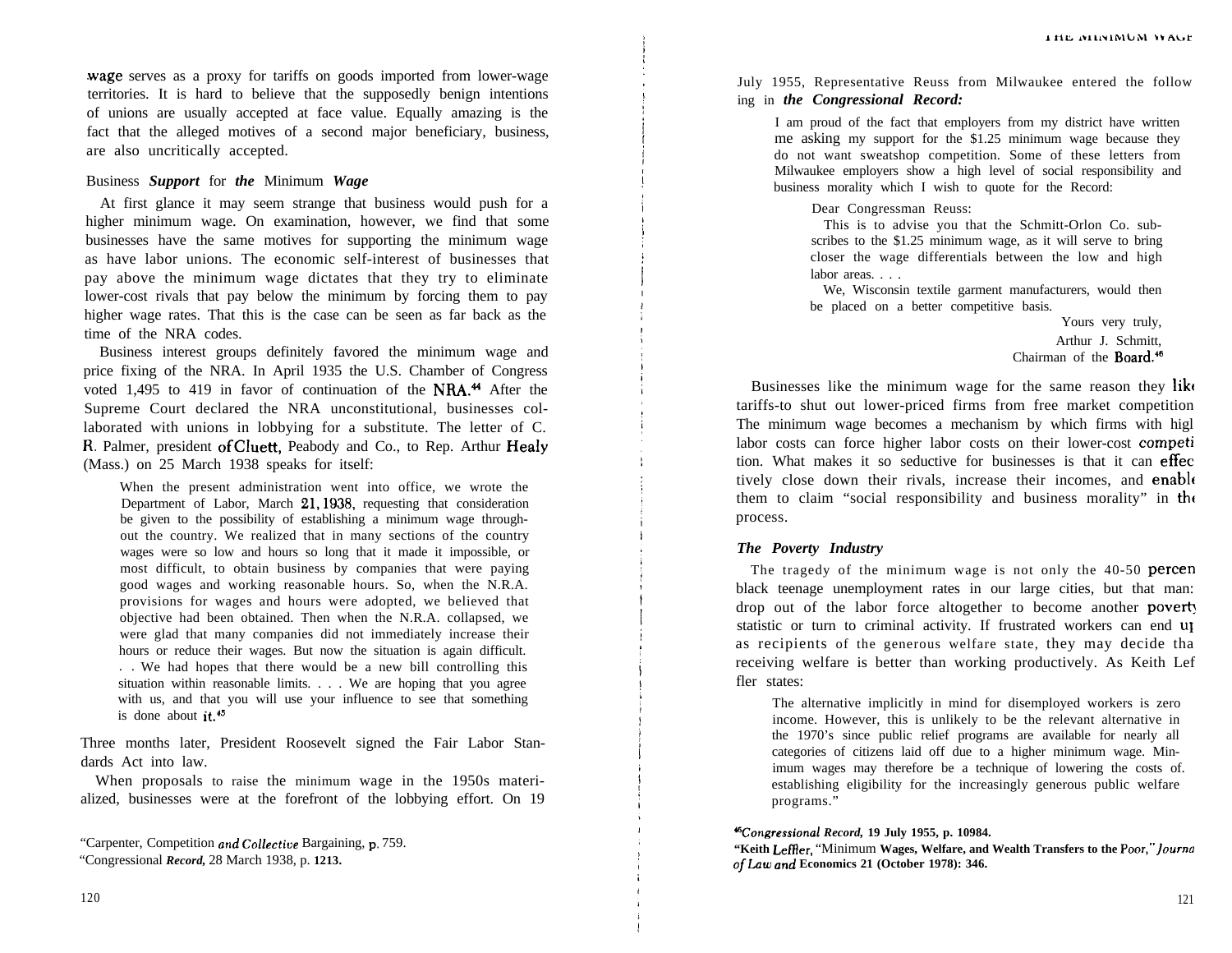Examining the ratio of average income from work at the minimum wage to average income from Aid to Families with Dependent Children (AFDC) welfare payments, Leffler found that "[o]n the average, AFDC payments alone replace over 80 percent of work income. In addition, work related expenses (excluding day care) averaged over 15 percent of earned income for those with minimum-wage income levels."4s

Although increases in welfare payments tend to draw people away from work and onto the welfare rolls, it is not true that increases in the minimum wage necessarily draw people away from welfare.<sup>49</sup> Linda Leighton and Jacob Mincer make an analogous observation concerning the so-called inducement hypothesis, which describes the alleged incentive effects of the minimum wage on school enrollment: "It is clear now, given the evidence on labor force participation and on enrollment effects of minimum wages, that the inducement argument is not valid. Indeed, the logical conclusion is to the contrary: minimum wages induce welfare, not work." $50$ 

In this case, the disemployed workers who receive welfare are not the only vested interests; social workers and the entire "poverty industry"also benefit. Ifthere are more poor because ofthe minimum wage, the demand for people to manage and take care of the poor also increases.<sup>51</sup> There is little incentive for social workers or poverty rights activists to advocate the repeal of the law that keeps them employed.

Politicians who "champion" a large poverty class are beneficiaries ofthe minimum wage as well. Since the law cuts off the first necessary condition for upward mobility (first-time employment), a permanent supporting constituency is preserved. A powerful triangle then emerges among the "poverty politician," social workers, and welfare recipients. Politicians who claim to represent the working poor can raise the minimum wage, throwing low-wage earners out of work. The modern welfare state can pick them up and provide them with greater benefits than what they could receive by working. Welfare recipients reward the politicians by voting for them, and the social workers and welfare bureaucrats find the demand for their services increased, entrenching their jobs. Each group in the political triangle of the

**"Ibid., pp. 353-54.**

**'"Ibid., p. 350.**

**,wLinda Leighton and Jacob Mincer, "The Effects of Minimum Wages on Human Capital Formation," in Rottenberg, Economics** *of Legal Minimum* **Wages, p, 157. "Walter Williams, "Economist Addresses Racial and Economic Fallacies," Laissez-Faire Society, 11 April 1984, p. 2.**

minimum wage tends to benefit at the expense ofthe general taxpa and the relatively low-skilled worker.

# IV. Beneficiaries and Victims of the Minimum Wag A North-South Perspective

The beneficiaries and victims of the minimum wage are clea visible when the historical attitudes of the Northern and Southc United States are compared. The North, tending to have higher  $w\epsilon$ rates due to earlier industrialization, would be the net beneficia the South, with lower wage rates, would be the major loser.

With the creation of the NRA, the United States had for the fi time a national law for minimum wages. The minimum wage pro sions of the NRA were not unified into a single wage for all clas: of industrial labor; some were set differently.52 Industries located high-wage districts, in this case the North in general, desired absence of wage differentials during the process of code formatior

It has already been established that the minimum wage impos by the NRA devastated the South and Puerto Rico. Benjamin And son summarizes the consequences of the NRA in the followiobservation:

NRA created a great deal of unemployment in the South. Despite the differentials, the greatest percentage increase in wages, the greatest shortening of hours, and the greatest percentage increase in labor costs under NRA were in the South. In the lumber trade, for example, very little increase was made in western wages, while a very great increase was made in southern wages, even though they remained well below those of the West.... An interesting book by Charles Frederick Roos . . . gives significant figures in connection with this point and says: "In view of these data, it is not surprising that lumber business was diverted from the South to the Pacific Northwest.""

With the demise of the NRA, textile, apparel, lumber, and oth industrial sectors began to experience vigorous competition from *t1* South. This occurred because geographical wage differentials real peared, reflecting underlying free market comparative advantages 1 doing business in the South. Consequently, Northern unions (sue as the International Ladies Garment Workers Union) and industri associations (such as the National Dress Manufacturers Association

**slLyon, Notional Recovery Administration, p. 317. Ybid, p. 324. %Anderson,** *Economics and the Public Welfare, p. 336.*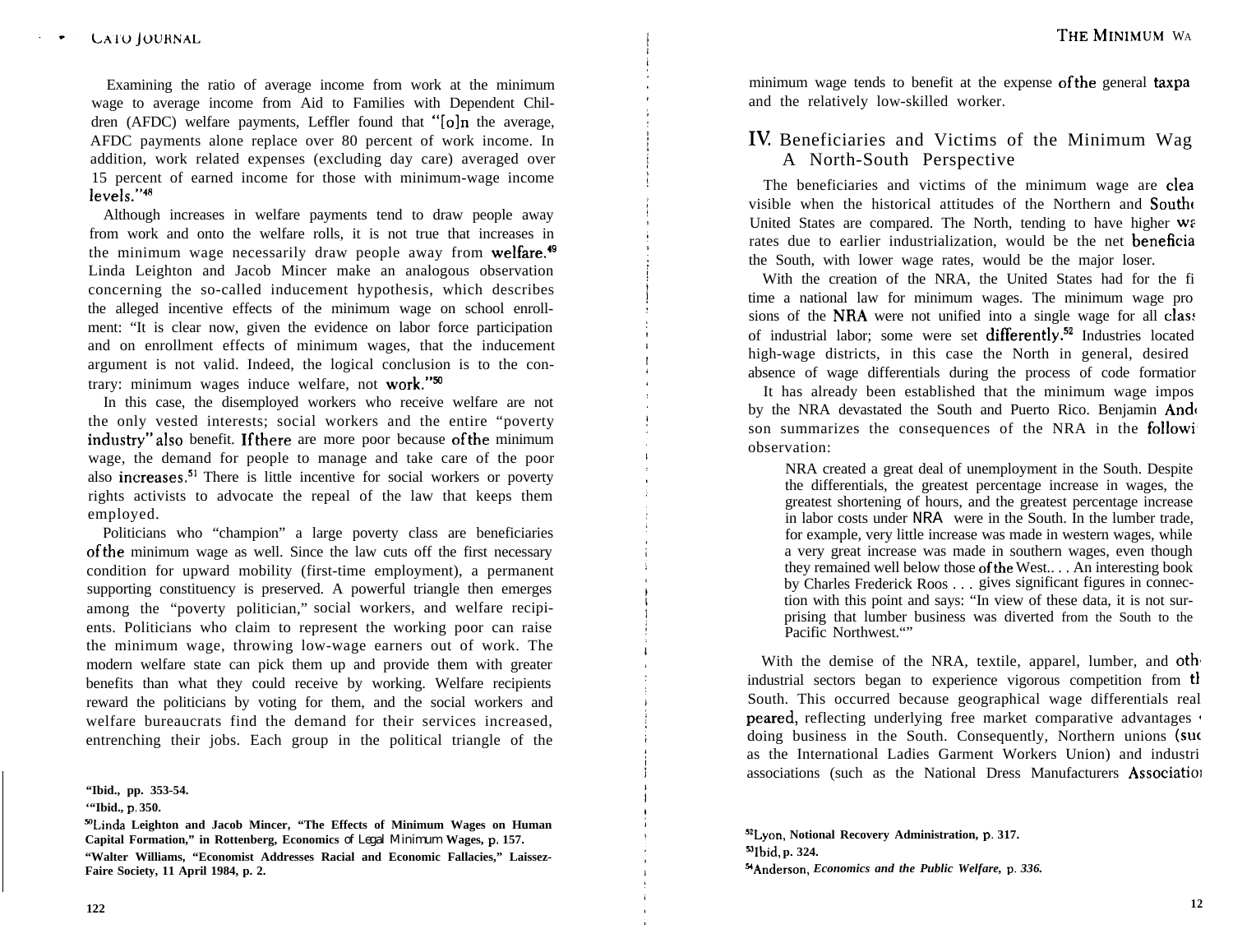desired the protection of Northern industry.% During the period . before the enactment of the FLSA, both unions and businesses in the North had begun to express a fear of Southern competition.<sup>56</sup>

In the needle trades, it became evident that the wage rates set by the NRA would not hold. Manufacturing associations attempted to re-create the NRA privately and failed completely, largely due to enforcement failures.<sup>57</sup> Such unions as the Amalgamated Clothing Workers of America attempted general organization drives with special emphasis on the South but also met with widespread failure.% Faced with these failures in attempting private cartelization to protect Northern from Southern industry, government cartelization became the logical alternative. This form of cartelization came in the form of the FLSA, as noted by Walter Boles: "There is evidence to show that some of the support behind the Act-a consequence of the interstate nature of markets-was based on the older industrial areas' fear of the growing industrialization of the South."5g

The political-geographical background of the FLSA became sharply distinct. Northern senators and congressmen lined up to support the act, while representatives from the South opposed it. John F. Moloney observes that

The elimination of so-called "unfair competition" and of regional wage differentials was also a factor of some importance. The lower wage structure ofthe South received its fair share ofattention during the debates in Congress. $60$ 

Since businesses that pay above the minimum wage urge higher minimums on their competition, and since firms in the Northern United States tended to incur higher labor costs than their Southern counterparts, it is only logical that Northern firms would have pressed for passage of the FLSA. Paul Douglas states:

So far as the employers were concerned, the northern textile industry was definitely in favor of the bill, and opposed to the granting ofany regional differentials. It welcomed a national scale as a means of protecting themselves against southern competition with lower wages.<sup>61</sup>

<sup>55</sup>Carpenter, Competition *and* Collective *Bargaining*, pp. 812-13.

**S6Congressionol** *Record,* **28 March 1938. p. 1213.**

**"'Carpenter, Competition** *and Collective* **Bargaining, p. 815. %Ibid.**

**"Walter Boles, "Some Aspects of the Fair Labor Standards Act," Southern Economic** *journal* **6 (April 1940): 498-99.**

**60John F. Maloney, "Some Effects of the Fair Labor Standards Act Upon Southern Industry,"** *Southern Economicjournal 8* **(July 1942): 15. "Douglas, "Fair Labor Standards Act," p. 501.**

According to Senator Walsh (Mass.), the new minimum wage was to provide protection for Northern industry:

Industries in New England that now operate on a forty hour week ... and pay reasonable minimum wages will not continue to be subject to competition in the trade markets with goods produced by industries that can undersell New England producers due to the fact that they are working their employees longer hours and paying lower wages."<sup>62</sup>

A telegram sent to Representative Healey from Governor Charles F. Hurley of Massachusetts demonstrates the fact that the FLSA was favored in the North because of the protection it afforded. The telegram did not hide the fact that the law was in the interests of this particular Northern state.

We here in Massachusetts are deeply interested in having the pending wage and hour bill adopted by Congress during this session. AS a Massachusetts Congressman I am sure you realize how important it is for such Federal legislation to be adopted and for Massachusetts to have equal competition with other sections of the country, thus affording labor and industry of Massachusetts some degree of assurance that our present industries will not move out of the State.<sup>63</sup>

And on 6 April 1938, Rep. John F. Dockweiler (Calif.) openly admitted that he could not think of a single trade or industry in his state where the prevailing minimum wage was not considerably higher than the 30 cents per hour proposed in the FLSA.64 Of course, he then went on to throw his unbending support for its passage. On 4 May 1938, Rep. Robert Allen (Penn.) introduced in the **Congressional** *Record* a radio address of Representative Healey from the previous day. Healey's comments again show his concern for Massachusetts:

Sweatshops and low-wage areas have grown like mushrooms in all sections of the country... They have... undermined decent industry by ruinous competition, snatched away markets, lured factories out of high-standard areas. . .

... Massachusettes, long preeminent in the manufacture of textiles, has seen its commanding position swept away by the corrosive competition of sweated industries. Between 1923 and 1933, the New England textile industry lost nearly 120,000 jobs, mostly from Massachusettes. One hundred and twenty thousand jobs were taken out of that industrial region, principally because of low wages elsewhere.  $.$ 

#### **aIbid.**

*Vongressional Record, 3* **May 1938, p. 1800.** *"Congressional Record,* **6 April 1938, p. 1353.** *Tongressional Record, 4* **May 1938, pp. 1640-41.**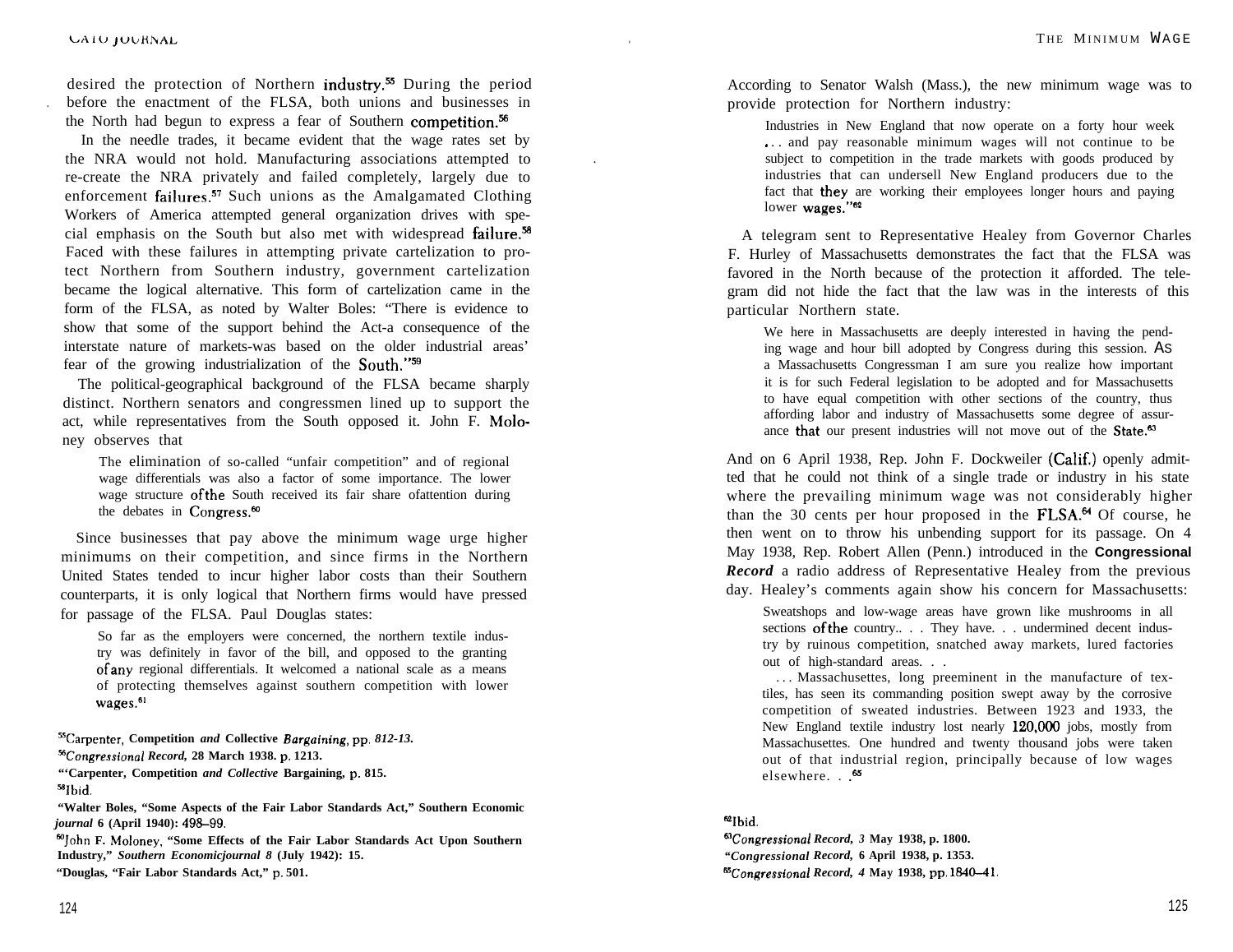. We find congressmen from Indiana making similar statements:

There are in the state of Georgia, canning factories working . . . women 10 hours a day for [\$]4.50 a week. Can the canning factories of Indiana and Connecticut or New York continue to exist and meet such competitive labor costs?<sup>66</sup>

A common explanation for the passage ofthe FLSA-the protection of the helpless working poor-is blatantly deficient in that it completely ignores the geopolitical struggle that pervaded the issues.<sup>67</sup> The driving force behind the establishment of the minimum wage was Northern unions and businesses. They lobbied hard for the law and were successful.<sup>68</sup> To the delight of such unions as the International Ladies Garment Workers Union and the Amalgamated Clothing Workers of America, the law completely destroyed the Puerto Rican needle trades. Owners of Northern textile firms who watched the government drive their competition out of business expressed little regret at that outcome.

Henry Simons demonstrated keen perception of the entire minimum wage issue some years later when he declared:

Southern workers may be intrigued by the wage expectations held out by organizers from northern unions and by the Fair Labor Standards Act. They may in a few cases get such wages, but it will be only in spite of the intentions of the northern unions and Massachusetts senators.<sup>69</sup>

The objections raised by Southern congressmen that the minimum wage was detrimental to the economy of the South were always conveniently pushed aside by politicians representing the North. In January 1954, Sen. John F. Kennedy published an article entitled "New England and the South: The Struggle for Industry" in the *Atlantic* Monthly. In that article Senator Kennedy made clear his belief that raising the minimum wage would help stem the migration of industry from Massachusetts to Southern states such as Mississippi:

But the final reason for migration, with which I am particularly concerned, is the cost differential resulting from practices or conditions permitted or provided by Federal law which are unfair or substandard by any criterion. Massachusetts manufacturing indus-

**<sup>126</sup>** *12'*

tries in h'ay of 1953 paid an average hourly wage of \$1.64; but because the Federal minimum is only 75 cents an hour, many industries migrating to the rural communities of Mississippi pay workers only that less-than-subsistence wage, and those employees under "learners permits" even less. Practically all New England woolen textile mills pay a wage of at least \$1.20 an hour; but , . . the New England Mills must bid for government contracts against southern mills paying only  $$1.05$  an hour.<sup>70</sup>

The 1955 debates over increases in the minimum wage were the sharpest North-South confrontation on this issue. With reference  $t_1$ Puerto Rico, President David Dubinsky of the International Ladie Garment Workers Union urged a congressional subcommittee to raise the minimum wage. The reason he gave was that the Puerto Rical brassiere industry was growing and that Northern knitting mills hat begun to move to the island.<sup> $71$ </sup>

In the 19 July 1955 House debate Representative Mack (Wash. reveals why he supported an increase:

Mr. Chairman, in the three Pacific coast states of Washington, Oregon, and California about 600,000 men are employed in forestproduct industries. . . . The lumber, plywood, shingle, veneer, doors, and furniture which these workers produce must be sold in competition with similar products made by workers in southern states. ... The southern manufacturers thereby have a competitive advantage over our west coast mills, where wages are higher. . , . It is not fair that western producers of lumber, plywood, furniture, and other forest products who pay an average of \$1.80 an hour must compete with the southern lumber, plywood and furniture manufacturers who pay an average wage of only about 86 cents an hour. This unjust differential can be remedied by requiring that southern manufacturers pay at least a minimum wage of \$1 an hour."

In the same House debate, Representative Nelson (Maine) sum marized his feelings about the minimum wage in these words: "Toda the statutory minimum wage has a far broader purpose than that. . . In brief, it is a salutary and excellent device to prevent **competitio** between states and sections of this country. "" He also conveyed  $\mathbf{th}_{\mathfrak{t}}$ findings of a committee appointed by the Conference of New Eng land Governors. They found that the major explanation of New Eng

<sup>70</sup>John F. Kennedy, "New England and the South: The Struggle for Industry," The *Atlantfc,* **January 1954, p. 33. "Rottenberg, "Minimum Wage Laws in Puerto Rico," p. 338. 'PCongressional Record, 19 July 1955, p. 10978. "Ibid., p. 10961.**

**<sup>%</sup>rossman, "Fair Labor Standards Act," p. 27.**

**s'Boles, " Some Aspects of the Fair Labor Standards Act," p, 499.**

<sup>%.</sup> **Charles** Maurice and Margaret **Jane Hobson, Minimum Wage Laws:** *Who Benefits, Who Loses?* **(College Station, Tex.: Center for Education and Research in Free Enterprise, Texas A & M University, 1983), p. 18.**

**<sup>6</sup>eHenry** Simons, *Economic Policy for a* **Free** *Society* **(Chicago: University of Chicago Press, 1948), p. 135.**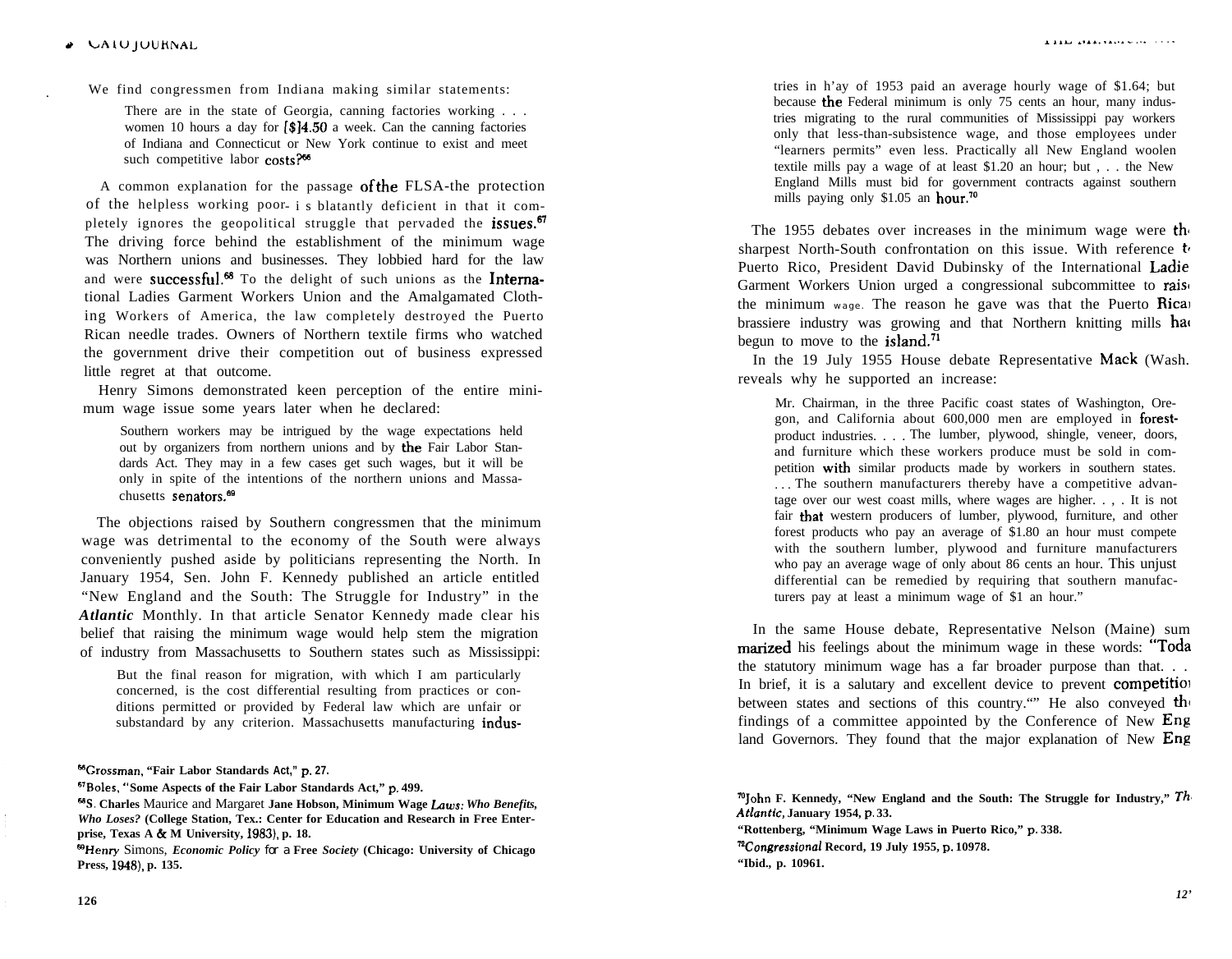. land's decline in textiles was the large wage differential between New England and the South.<sup>74</sup>

In 1960, Representative Lindsay (N.Y.) reminded his colleagues that he was supporting an increase in the minimum wage to protect the apparel industry in his district.75 In 1966, Representative Resnick (N.Y.) favored increases in the minimum wage to protect farmers in the Northeast who paid workers \$1.25 to \$1.75 per hour from farmers in Mississippi who paid only \$3.00 per  $\frac{day}{6}$ 

Marshall Colberg, who views the minimum wage as a basic tool of the North to stiff e Southern competition, recently tested North-South records on key votes. He looked first at the voting on the 1961 Monroney Amendment, which would have limited the coverage of the minimum wage for retail, gasoline station, laundry, and construction workers to firms established in more than one state. Colberg found that senators from Southern states voted 75 percent in favor of the amendment, while Northern senators voted 75 percent against it."

Surprisingly, however, Colberg also found that Southern senators voted by a large majority in favor of a 1966 bill extending minimum wage and overtime provisions **to** a larger number of workers in the District of Columbia. Indeed, "even such strong opponents of the federal minimum wage as Spessard Holland of Florida, Everett Dirksen of Illinois, and Sam Ervin of North Carolina voted yea. Evidently, voting on the minimum wage is not strictly a matter of principle."'\* In what has been called the "Colberg hypothesis," Colberg determined the anomaly was only apparent: legislators from more industrialized areas-including relatively more industrialized areas in the South-will *always* support the minimum wage as a device to reduce business migration from their districts to districts with lower wages. This hypothesis has found support in a test conducted by Jonathan Silberman and *Gary* Durden.<sup>79</sup>

**"Ibid. Representative Gwinn (N.Y.) had some interesting comments to his colleagues that are still relevant today. He asked (ibid., p. 10955):**

**Where did Congress ever get its power except to seize that power, to say to a working man in America, "You shall not work for less than 75 or 90 cents an hour." That is the way this statute reads, in effect. It is not just that the employer must not pay less than 90; the employee must not work for less than 90.**

**"Congressional Record, 30 June 1960, p, 15212.**

**76Marshall Colberg, "Minimum Wages and the Distribution of Economic Activity," in** *Economics of Legal Minimum Wages,* **edited by S. Rottenberg, p, 249.**

**"Ibid., p. 251.**

**"Ibid., p. 253.**

**"Jonathan Silberman and Gary C. Durden, '\* Determining Legislative Preferences on the Minimum Wage: An Economic Approach,"journal** *of Political* **Economy 84 (April** *1976): 327.*

# V. The Prospects for Change

Before one can hope for the abolition of the minimum wage, influence of the well-organized, special-interest groups that  $rect$ the bulk of the benefits from it must be reduced. There is, howe little chance that such groups as Northern unions and businesse: interest groups in general, could be barred from the political proc in the near future. Other options for change would include (1) pay to the vested interests, (2) two-tiered minimum wages, (3) inflat and (4) general economic education of voters and victims.

Although paying off vested interests is theoretically **possible** would not seem very promising for two resons. First, in order compensate Northern unions and firms for their lost rents, ta would have to be increased. This would merely shuffle the burd of the law, shifting it from teenagers to the general taxpayer. Seco it may be politically impossible to make direct transfer payment these groups because the visibility of such payments could put entire rent-seeking scheme in jeopardy. Since the societal cost' the minimum wage law could no longer be hidden, the payoff sche would have to include a high risk premium to compensate for probability of abolition by angry taxpayers.

Two-tiered minimum wage rates have been recently proposed President Reagan, who asked Congress for a sub-minimum wage \$2.50 per hour for teenagers for work done in the summer month In spite of evidence *that* such *a* minor reduction would result in additional employment of  $400,000 - 600,000$  youths," the sub-m mum wage is legislatively dead. In 1977, Congress also turned a c ear to pleas from private youth-employment centers for a lower n imum wage for younger workers. $\frac{\hat{\delta}^2}{2}$  The intellectual tide of opin is moving toward favoring a two-tiered minimum wage, but it is clear whether this movement will be translated into actual la , policy.

Inflation is sometimes considered an escape from the current  $\mathbf{n}$ imum wage dilemma because it erodes a fixed minimum wage, el inating its effectiveness. But this "method" poses serious proble By using inflation to reduce minimum wage-created unemployment greater unemployment could be created if in the process of monei expansion relative prices are distorted in the structure of product]

**"Maurice and Hobson, Minimum** *Wage Laws,* **p. 18. "Ibid., p. 33. s2Congressionol** *Record, 6* **October 1977, p. 32704.**

I ;